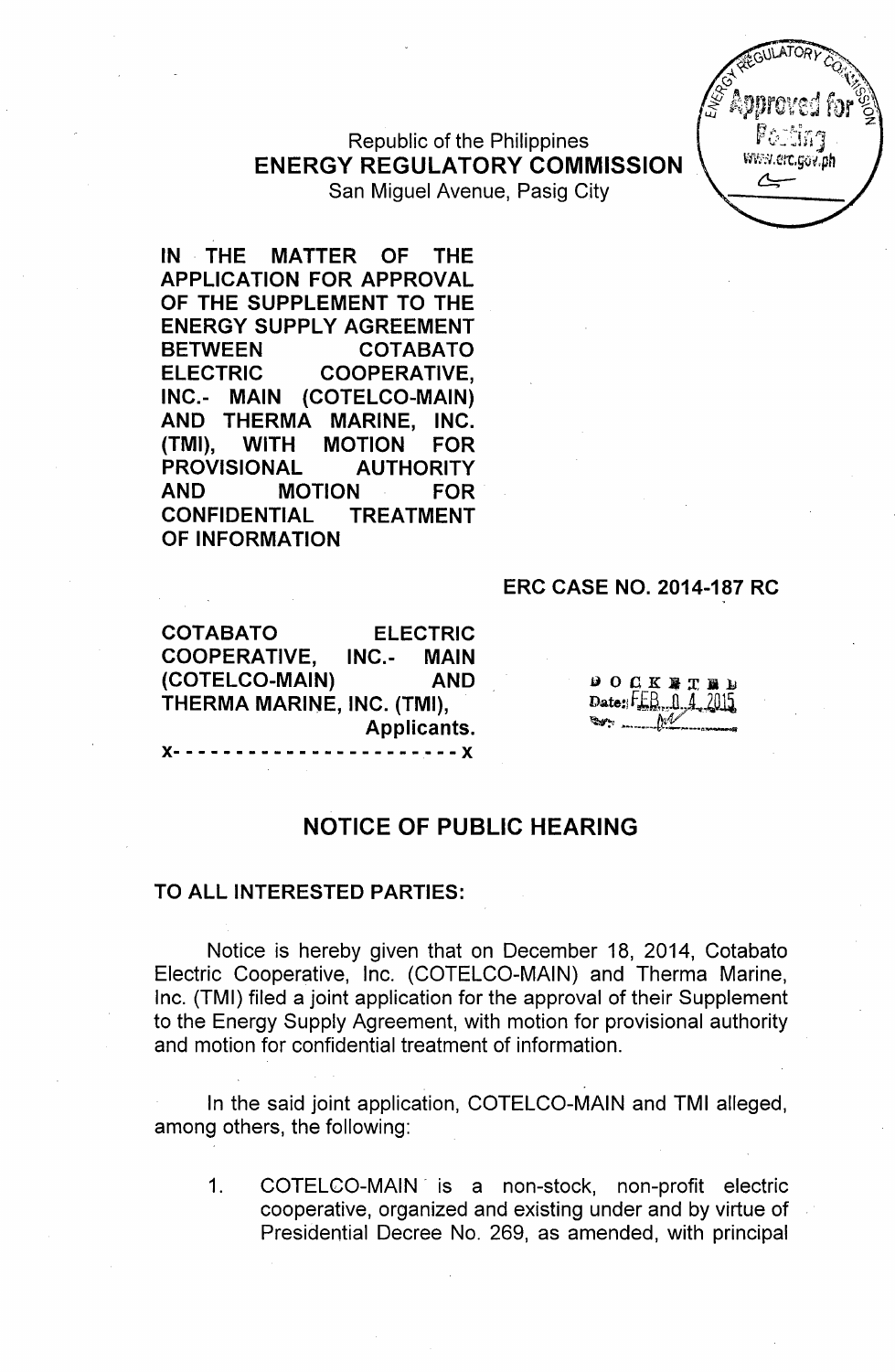# **ERC CASE NO. 2014-187 RC NOTCE OF PUBLIC HEARING/February 2, 2015 Page 2 of 14**

office address at National Highway, Brgy. Manubuan, Matalam, North Cotabato. It holds an exclusive franchise issued by the National Electrification Commission to operate an electric light and power distribution service in the City of Kidapawan and eleven (11) Municipalities of the Province of Cotabato, namely: Makilala, Kabacan, Carmen, M'lang, Tulunan, Matalam, President Roxas, . Magpet, Antipas, Arakan, and Banisilan (Franchise Area);

- 2. TMI is a generation company duly organized and existing under the laws of the Republic of the Philippines with principal office address in Mobile 2, Lawis, Sta. Ana, Nasipit, Agusan del Norte. Copies of TMl's Securities and Exchange Commission Certificate of Registration, Articles of Incorporation and By-Laws, General Information Sheet and Audited Financial Statements are attached to the joint application as Annexes "A", "B", "C" and "D," respectively;
	- 2.1 TMI owns and operates the 100 MW Power Barge No. 117 (PB 117) in Nasipit, Agusan Del Norte and the 100 MW Power Barge No. 118 (PB 118) in Maco, Compostela Valley, which it acquired from the Power Sector Assets and Liabilities Management Corporation (PSALM) upon their privatization in accordance with Republic Act No. . 9136, otherwise known as the "Electric Power Industry Reform Act of 2001 (EPIRA); and
	- 2.2 TMI is joining COTELCO-MAIN as co-applicant in this case in order to assist it in securing approval of the terms and conditions of the Energy Supply Agreement dated 24 February 2012 (ESA), as amended by the Supplement to the Energy Supply Agreement dated 15 June 2014 (Supplement Agreement), entered into by and between COTELCO-MAIN and TM!.

### **NATURE OF THE APPLICATION**

3. The instant joint application seeks approval by the Commission of the ESA, as amended by the Supplement Agreement, entered into by and between COTELCO-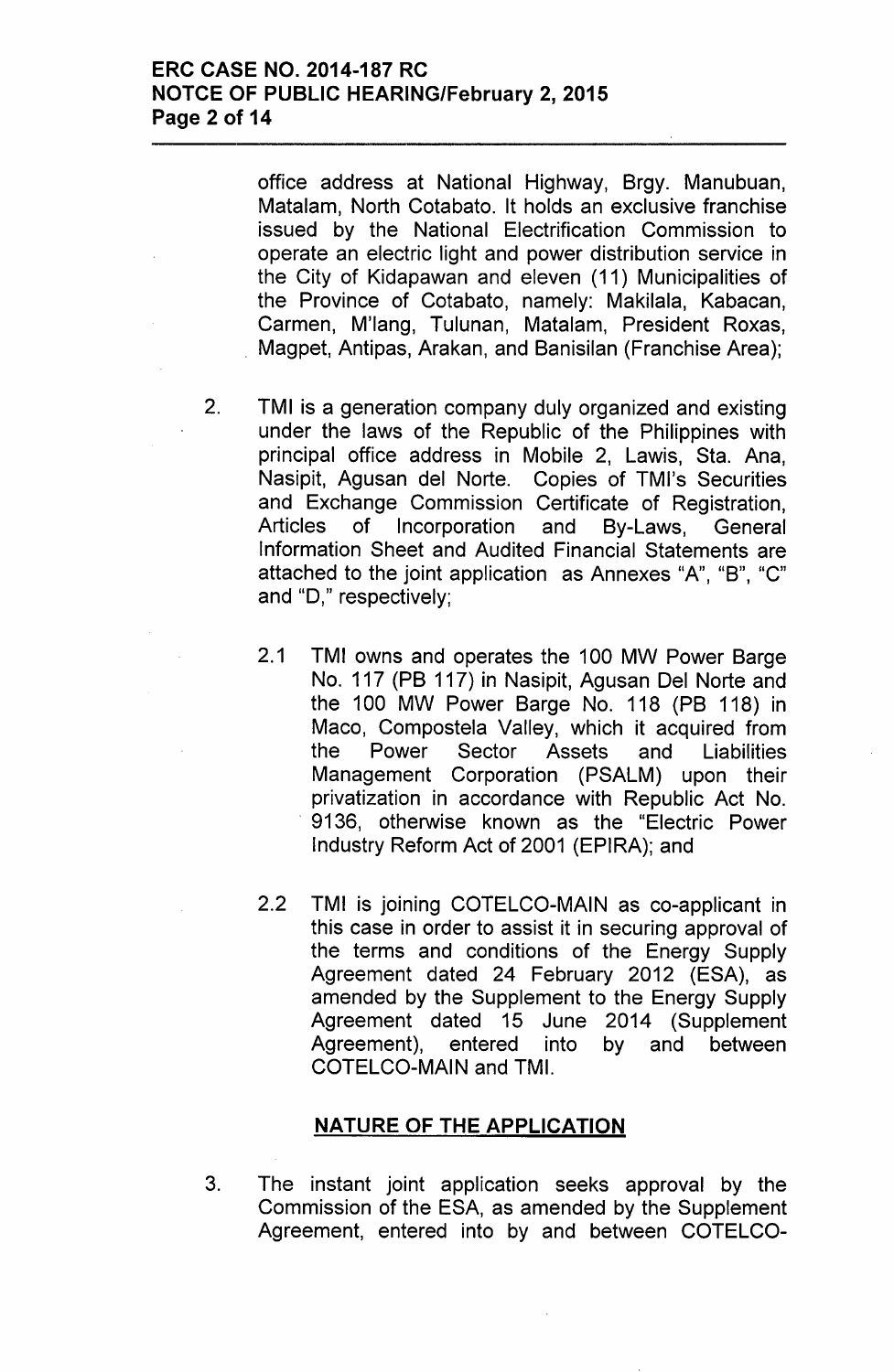$\frac{3}{3}$ 

 $\gamma^{\star\star}$ 

MAIN and TMI, pursuant to Rule 20 (B) of the Commission's Rules of Practice and Procedure (ERC Rules), and other pertinent rules and regulations.

Copies of the ESA and the Supplement Agreement are attached to the joint application as Annexes "E" and "F", respectively;

# STATEMENT OF FACTS

- 4. COTELCO-MAIN currently sources the bulk of its electricity requirements from the Power Sector Assets and Liabilities Management Corporation (PSALM) and the remainder from TMI.
	- 4.1 On February 24, 2012, COTELCO-MAIN entered into an ESA with TMI for the supply of 8MW for a term of three (3) years from Effective Date, or from May 8, 2012 (Original Term). The ESA was approved by the Commission in a Decision dated November 26,2012 in ERC Case No. 2012-058RC, with the following applicable rates:

| <b>Cost Component</b>          |     | <b>Approved Rates</b>                                                                                                                                                                                            |     |  |  |
|--------------------------------|-----|------------------------------------------------------------------------------------------------------------------------------------------------------------------------------------------------------------------|-----|--|--|
| Capacity<br>Fee                |     | 2012                                                                                                                                                                                                             | 278 |  |  |
| (PhP/kW/month)                 |     | 2013                                                                                                                                                                                                             | 296 |  |  |
|                                |     | 2014                                                                                                                                                                                                             | 323 |  |  |
|                                |     | 2015                                                                                                                                                                                                             | 305 |  |  |
| Fixed<br>O&M<br>(PhP/kW/month) | Fee | 239                                                                                                                                                                                                              |     |  |  |
| Energy Fee (PhP/kWh)           |     | 0.14864                                                                                                                                                                                                          |     |  |  |
| <b>Fuel and Lube Oil Rate</b>  |     | Pass thru cost based on<br>fuel<br>consumption rates of 0.2358 liter/kWh<br>or actual, whichever is lower, for Heavy<br>Fuel Oil (HFO) and 0.0024 liter/kWh or<br>actual, whichever is lower, for Lube Oil<br>LO |     |  |  |

4.2 Details of COTELCO-MAIN's other supply contracts are as follows: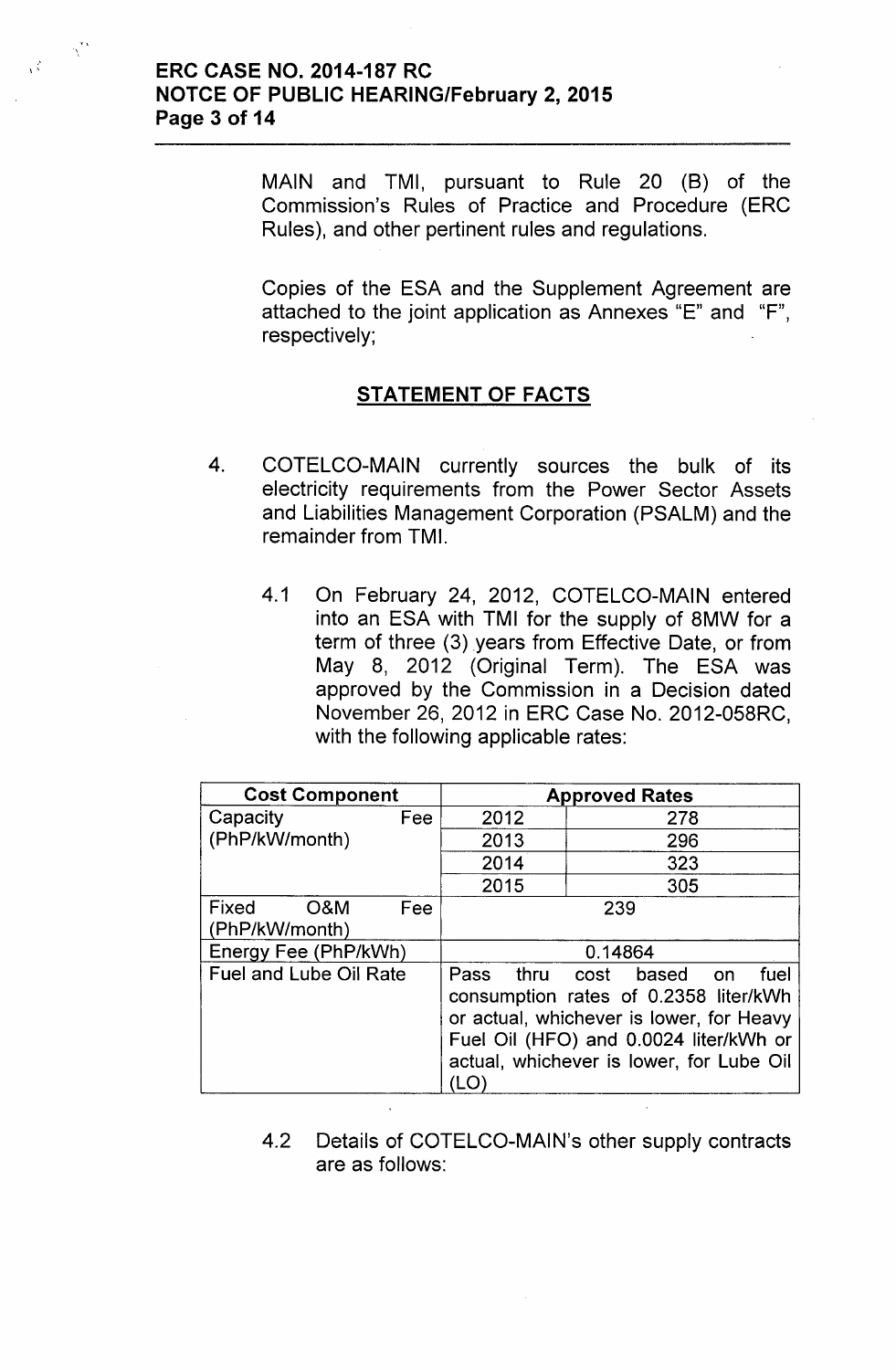# ERC CASE NO. 2014-187 RC NOTCE OF PUBLIC HEARING/February 2, 2015 Page 4 of 14

| <b>SUPPLIER</b>                                | <b>CONTRACT</b><br><b>CAPACITY</b><br>(MW) | <b>TERM</b> | <b>INDICATIVE</b><br><b>COMMENCE</b><br><b>MENT DATE</b> | <b>ERC</b><br><b>APPROVAL</b>      |
|------------------------------------------------|--------------------------------------------|-------------|----------------------------------------------------------|------------------------------------|
| <b>NPC/PSALM</b>                               | 11.98                                      | 2014-2016   | Current<br>Supplier                                      | Current<br>Supplier                |
| <b>TMI</b>                                     | 8                                          | 2012-2015   | Current<br>Supplier                                      | Current<br>Supplier                |
| <b>TSI</b>                                     | 10                                         | 2015-2040   | <b>Early 2015</b>                                        | <b>With ERC</b><br>approval        |
| <b>GNPOWER</b>                                 | 5                                          | 2017-2037   | 2017                                                     | With PA from<br><b>ERC</b>         |
| <b>SEC</b>                                     | 10                                         | 2016-2041   | <b>Late 2016</b>                                         | For ERC<br>approval                |
| <b>SMCPC</b>                                   | 10                                         | 2016-2026   | 2016                                                     | Application<br>still on<br>process |
| <b>FDC Misamis</b><br>Power Corp.              | 5                                          | 2016-2031   | 2016                                                     | Application<br>still on<br>process |
| <b>FDC Misamis</b><br>Power Corp.<br>(M1 & M2) | 5                                          | 2016-2024   | 2016                                                     | Application<br>still on<br>process |

- 5. It is expected that the energy requirements of COTELCO-MAIN's customers will significantly increase in the next few years as demonstrated by COTELCO-MAIN's Distribution Development Plan ("DDP"), which is hereto attached as Annex "G":
- 6. The expiration of the Contract for the Supply of Electric Energy with PSALM in December 2016, as well as the projected increase in the energy requirements of COTELCO-MAIN's customers will result in a shortage of the energy available to it and its customers;
	- 7. On June 15, 2014, COTELCO-MAIN and TMI executed the Supplement Agreement extending the term of the ESA for an additional period of three (3) years from the expiration of the term (Additional Term) and stipulating the rights and obligations of the Parties during the Additional Term, which shall be under the same terms and conditions of the ESA, subject to the following: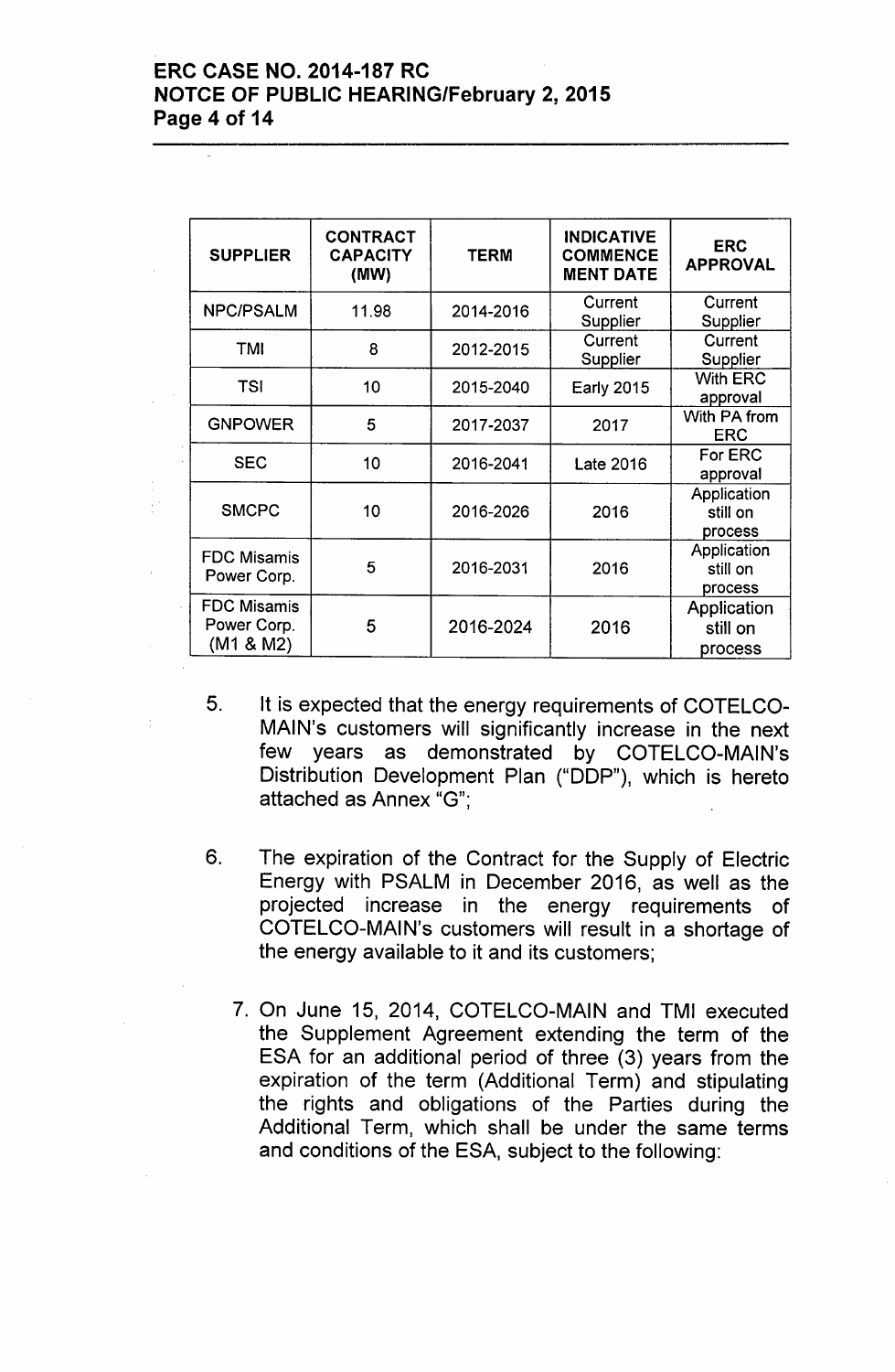# SALIENT PROVISIONS OF THE ESA AS AMENDED BY THE SUPPLEMENT AGREEMENT

- 8. Additional Term. The Supplement to the ESA provides that the ESA shall remain in force for an additional period of three (3) years from the expiration of the Original Term, commencing on 9 May 2015 and shall terminate on 8 May 2018 unless either Party sends a written notice of pretermination to the other Party at least sixty (60) days prior to the end of each contract year. The Supplement to the ESA further provides that it may be terminated effective on the Operations Effective Date defined in the Energy Supply Agreement between COTELCO-MAIN and TSI covering the supply of power from the coal-fired power plant of TSI or, if Operations Effective Date of TSI has not yet occurred by the end of the Additional Term, the ESA shall be automatically renewed on a year-to-year basis, unless earlier terminated in accordance with the provisions of the ESA. Upon expiration of the Additional Term, and any extensions thereof, the Parties may agree to further extend the term of the Agreement under the same terms and conditions of the ESA, as amended by the Supplement Agreement;
- 9. Electricity Fees. Beginning on the expiration of the Original Term, the Electricity Fees shall be computed based on the following values:<sup>1</sup>

|             |           | 2013    | 2014    | 2015    | 2016    | 2017    | 2018    |
|-------------|-----------|---------|---------|---------|---------|---------|---------|
| CF          | PhP/kW/mo | 296     | 323     | 305     | 287     | 268     | 250     |
| FOM         | PhP/kW/mo | 239     | 314     | 314     | 314     | 314     | 314     |
| EF          | PhP/kWh   | 0.14864 | 0.15245 | 0.15245 | 0.15245 | 0.15245 | 0.15245 |
| <b>HFCR</b> | L/kWh     | 0.23580 | 0.23580 | 0.23580 | 0.23580 | 0.23580 | 0.23580 |
| LOCR        | L/kWh     | 0.00240 | 0.00240 | 0.00240 | 0.00240 | 0.00240 | 0.00240 |

<sup>&</sup>lt;sup>1</sup> The CF and FOM for 2013 to 2015 and the EF for 2013 are based on the Decision of the Honorable Commission dated 26 November 2012 in ERC Case No. 2011-058 RC, while the HFCR and LOCR for 2013 to 2015 are based on the Decisions of even date in ERC Case Nos. 2012-057 RC, 2012-060 RC, 2012-058 RC, 2012-045 RC, 2012-063 RC, 2012-086 RC, 2012- 039 RC, 2011-126 RC, 2011-114 RC, and 2011-087 RC, approving other ESAs executed by TMI.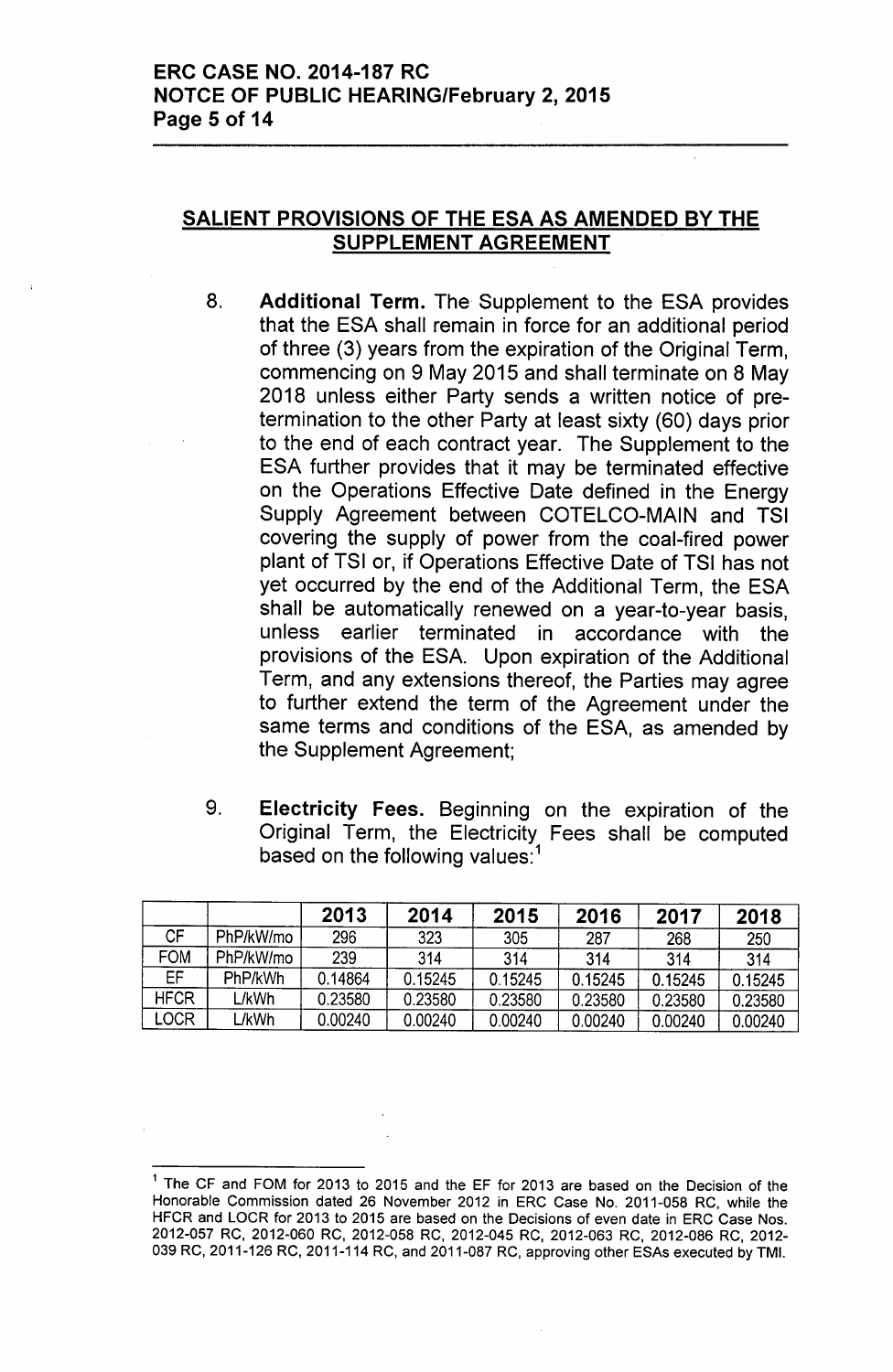# $\mathbb{R}^2$  ERC CASE NO. 2014-187 RC NOTCE OF PUBLIC HEARING/February 2, 2015 Page 6 of 14

9.1 The formula for FC in item 2 (Contract Energy Fee per month) of Schedule III (Contract Energy Fee) of the ESA shall be deemed amended to read as follows:<sup>2</sup>

~--- -

$$
FC = \left[ CF + (FOM)(IF_f) \right] BC + \left[ \left( \frac{INS}{12} \right) \frac{BC}{TotalBC} \right]
$$

 $INS = INS_y - INS_1$ 

Where:

ŧ

 $\chi^{\rm eff}$ 

- $INS<sub>v</sub> =$  actual insurance cost for the two barges for the current year
- $INS<sub>1</sub>$  = PhP43,035,782.00 for the two barges, representing insurance cost included in the FOM
- 9.2 Hence, the formula for Contract Energy Fee per Month as provided in the ESA shall be:<sup>3</sup>

 $CEF = FC + VC$ 

$$
FC = \left[ CF + (FOM)(IF_f) \right] BC + \left[ \left( \frac{INS}{12} \right) \frac{BC}{TotalBC} \right]
$$

 $VC = [(EF)(IF_v) + FLR]ED_m$ 

For calendar month  $m=1, 2, ..., 12$ 

Where:

| $CFF =$ |          | <b>Contract Energy Fee in Php</b>                                                  |
|---------|----------|------------------------------------------------------------------------------------|
| FF      | $=$      | Energy Fee (before adding the applicable VAT) for<br>the Billing Period in Php/kWh |
| FC.     | $\equiv$ | Fixed charge per month in Pesos                                                    |
| VC.     | $\equiv$ | Variable charge per month in Pesos                                                 |

 $\label{eq:2} \mathcal{F}(\mathbf{x}) = \frac{1}{\sqrt{2\pi}} \sum_{i=1}^n \mathcal{F}_i(\mathbf{x})$ 

<sup>2</sup> Supplement Agreement, Section 2.2

<sup>&</sup>lt;sup>3</sup> ESA, Schedule III, Item 2, as amended by the Section 2 of the Supplement Agreement.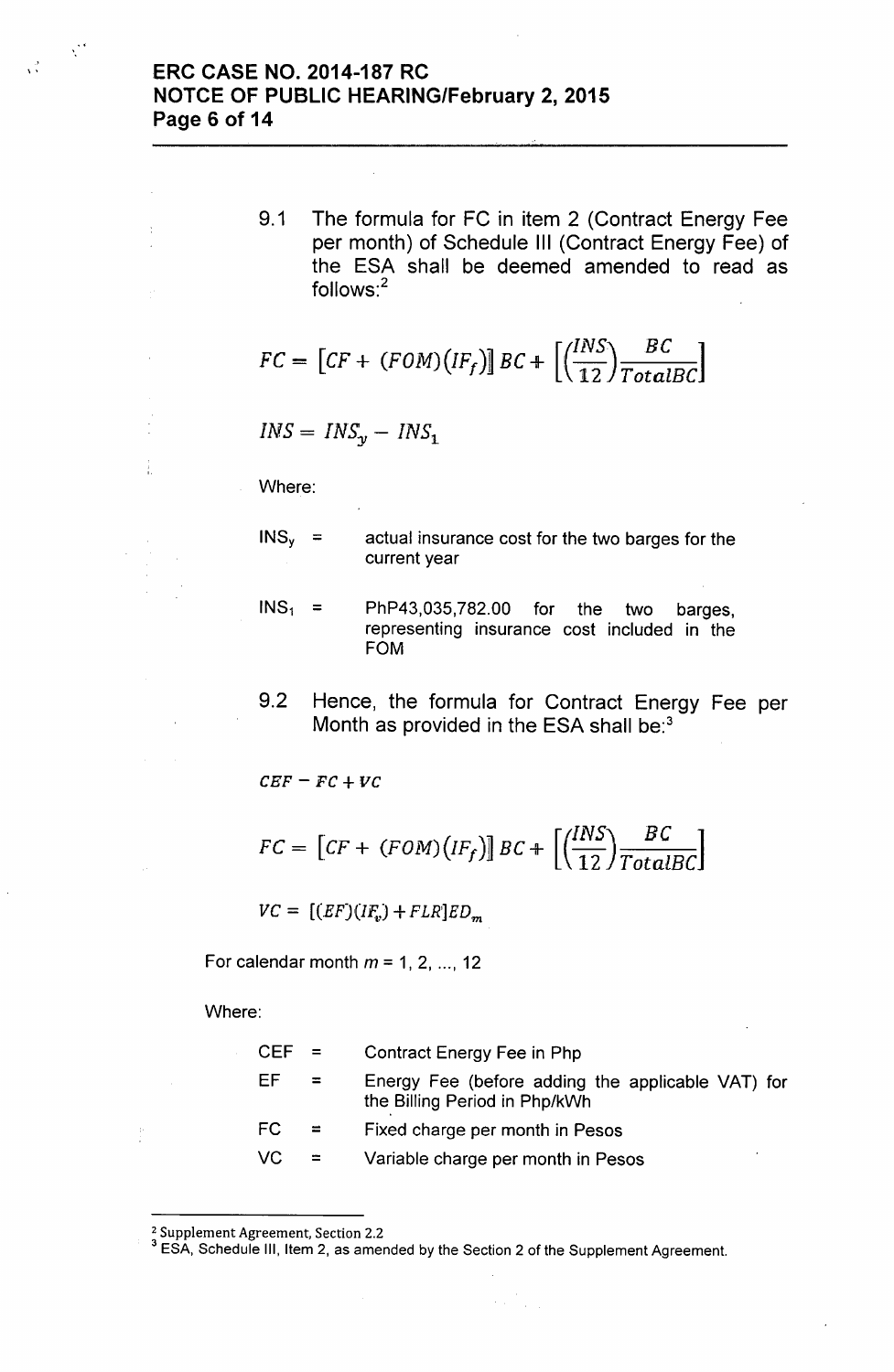# **ERC CASE NO. 2014-187RC ,** , **NorCE OF PUBLIC HEARING/February 2, 2015 Page 7 of 14**

| CF              | $=$              |                                                                                                                                                                                                                                                                                                                                                                                                                                                                          | the Capacity fee in Php/kW/month for the current<br><b>Contract Year</b>                                                                                                             |  |  |
|-----------------|------------------|--------------------------------------------------------------------------------------------------------------------------------------------------------------------------------------------------------------------------------------------------------------------------------------------------------------------------------------------------------------------------------------------------------------------------------------------------------------------------|--------------------------------------------------------------------------------------------------------------------------------------------------------------------------------------|--|--|
| <b>FOM</b>      | $\equiv$         |                                                                                                                                                                                                                                                                                                                                                                                                                                                                          | Fixed O&M fee in Php/kW/month                                                                                                                                                        |  |  |
| IF <sub>f</sub> | =                |                                                                                                                                                                                                                                                                                                                                                                                                                                                                          | Inflation factor for fixed O&M fee                                                                                                                                                   |  |  |
| <b>BC</b>       | ≈                |                                                                                                                                                                                                                                                                                                                                                                                                                                                                          | Billing Capacity in kW or 8,000kW                                                                                                                                                    |  |  |
| <b>INS</b>      | $=$              | $INS_{\gamma}$ - INS <sub>1</sub>                                                                                                                                                                                                                                                                                                                                                                                                                                        |                                                                                                                                                                                      |  |  |
|                 | Where:           |                                                                                                                                                                                                                                                                                                                                                                                                                                                                          |                                                                                                                                                                                      |  |  |
|                 | INS <sub>y</sub> | $\equiv$                                                                                                                                                                                                                                                                                                                                                                                                                                                                 | actual insurance cost for the two barges for the<br>current year                                                                                                                     |  |  |
|                 | INS <sub>1</sub> | ≕                                                                                                                                                                                                                                                                                                                                                                                                                                                                        | PhP43,035,782.00<br>for<br>the<br>two<br>barges,<br>representing insurance cost included<br>in the<br><b>FOM</b>                                                                     |  |  |
| IF <sub>v</sub> | ≕                |                                                                                                                                                                                                                                                                                                                                                                                                                                                                          | Inflation factor for Energy Fee                                                                                                                                                      |  |  |
| TotalBC=        |                  | Total<br>Billing Capacity for all Energy Supply<br>Agreements entered into by Supplier which have<br>achieved effectivity date and for the duration of such<br>effectivity, as such terms and conditions are defined<br>under the respective Energy Supply Agreements                                                                                                                                                                                                    |                                                                                                                                                                                      |  |  |
| <b>FLR</b>      | $=$              |                                                                                                                                                                                                                                                                                                                                                                                                                                                                          | Fuel oil, lube oil and related fuel rate in Php/kWh                                                                                                                                  |  |  |
| ED <sub>m</sub> | $\equiv$         | The Sum of the hourly volumes of Contract Energy as<br>found in the Contract Energy Schedule (or as revised<br>by the Parties or by MSO/MSO RCC) for the Billing<br>Period primarily associated with calendar month m<br>(for example December 26-January 25 is associated<br>with January) (and adjusted for transmission losses, if<br>any, imputed by the transmission service provider if<br>measured at a meter other than the Generator<br>Metering Point), in kWh |                                                                                                                                                                                      |  |  |
|                 |                  |                                                                                                                                                                                                                                                                                                                                                                                                                                                                          | The Fixed Charge ("FC") shall be proportionately adjusted if:                                                                                                                        |  |  |
|                 |                  |                                                                                                                                                                                                                                                                                                                                                                                                                                                                          |                                                                                                                                                                                      |  |  |
|                 |                  |                                                                                                                                                                                                                                                                                                                                                                                                                                                                          | a. The Contract Energy Delivery days in a Billing Period are less the<br>total number of days in the Billing Period (to adjust to first and last<br>Billing Periods of the ESA); and |  |  |
|                 |                  |                                                                                                                                                                                                                                                                                                                                                                                                                                                                          | b. The non-delivery days (or fraction thereof) in any Billing Period                                                                                                                 |  |  |

caused by Allowed Downtime described under Section 8 of the ESA.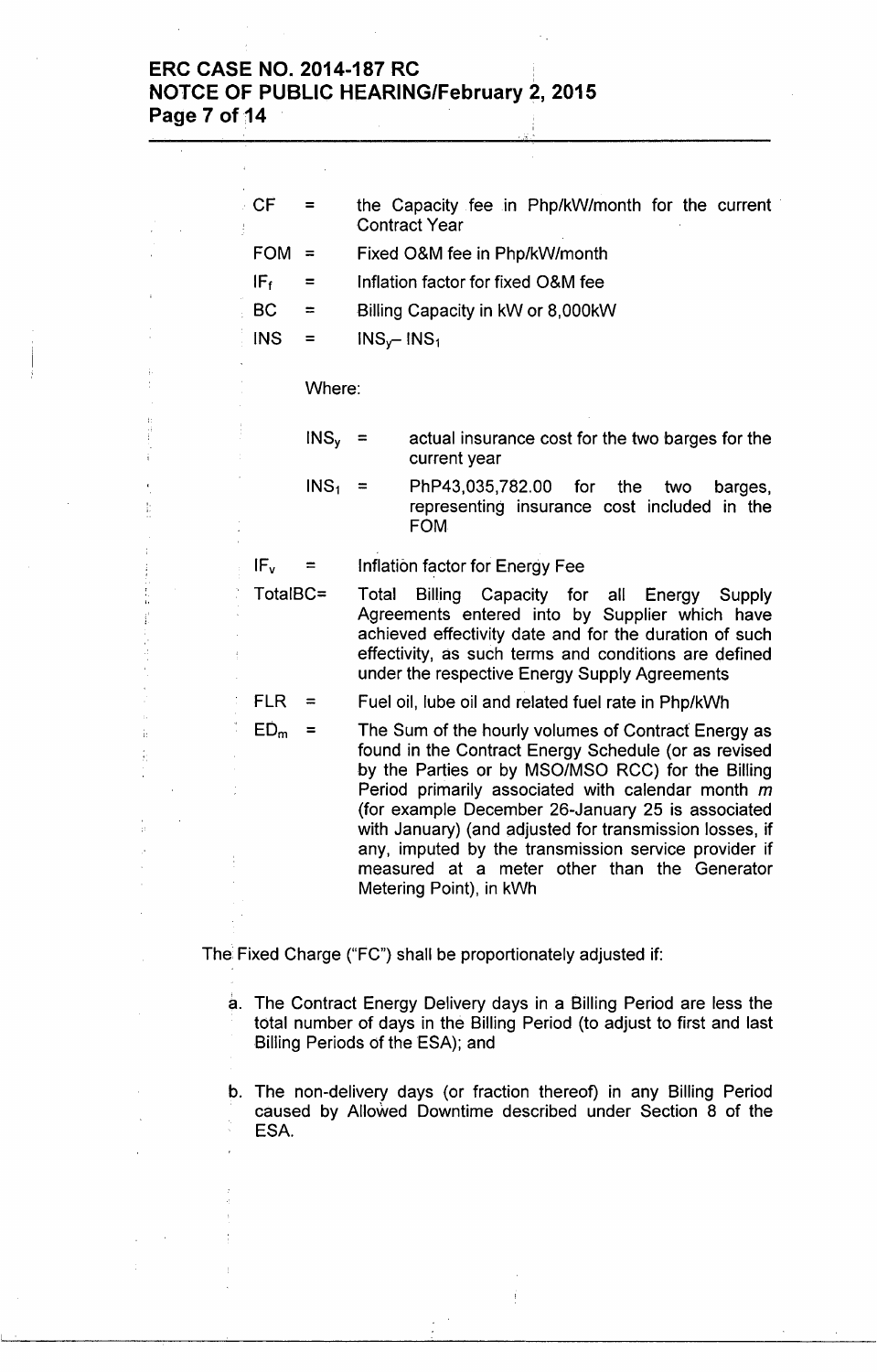# ERC CASE NO. 2014-187 RC NOTCE OF PUBLIC HEARING/February 2, 2015 Page 9 of 14

 $\sqrt{2}$ 

- 13. Load Curtailment Adjustment. For Contract Energy subject of load curtailment, COTELCO-MAIN shall pay the Load Curtailment Adjustment in lieu of the Capacity Fee component of the electricity fees. The same formula for the Load Curtailment Adjustment Rate under the ESA shall continue to be in effect;
- 14. Replacement Energy. TMI has the option but not the obligation to source replacement or alternative supply from its own back-up facility and/or any third party to supply all or part of the Contract Energy;
- 15. Security Deposit. Before the commencement of the second (2<sup>nd</sup>) Contract Year and each Contract Year thereafter, COTELCO-MAIN shall provide TMI a Renewal Security Deposit in the form of a Standby Letter of Credit in an amount equivalent to the estimated average one month Invoice projected for the next twelve (12) months as agreed by TMI and COTELCO-MAIN or, in case of disagreement, in an amount equal to the highest Invoice issued by TMI to COTELCO-MAIN in the twelve (12) months immediately preceding the Commencement of such Contract Year;<sup>6</sup>
- 16. Application Costs. The Supplement Agreement provides that COTELCO-MAIN shall bear the costs of all filing fees, costs of publication, legal fees and similar costs arising from the preparation and filing of the instant application;
- 17. The extension of the Contract Term under the Supplement Agreement and the implementation thereof will redound to the benefit of COTELCO-MAIN's consumers which may otherwise be forced to bear the cost of 8MW purchased from the Interim Mindanao Electricity Market (IMEM) or to suffer a corresponding amount of brownouts. In undertaking the extension of the ESA under the Supplement to the ESA, COTELCO-MAIN seeks to comply with its obligation of providing stable and continuous power supply, pursuant to the Department Circular No. DC 2012-03-004 dated March 19,2012 of the Department of Energy (DOE);

<sup>&</sup>lt;sup>6</sup>ESA, Clause 6.1.2, as amended by Section 2.4 of the Supplemental Agreement.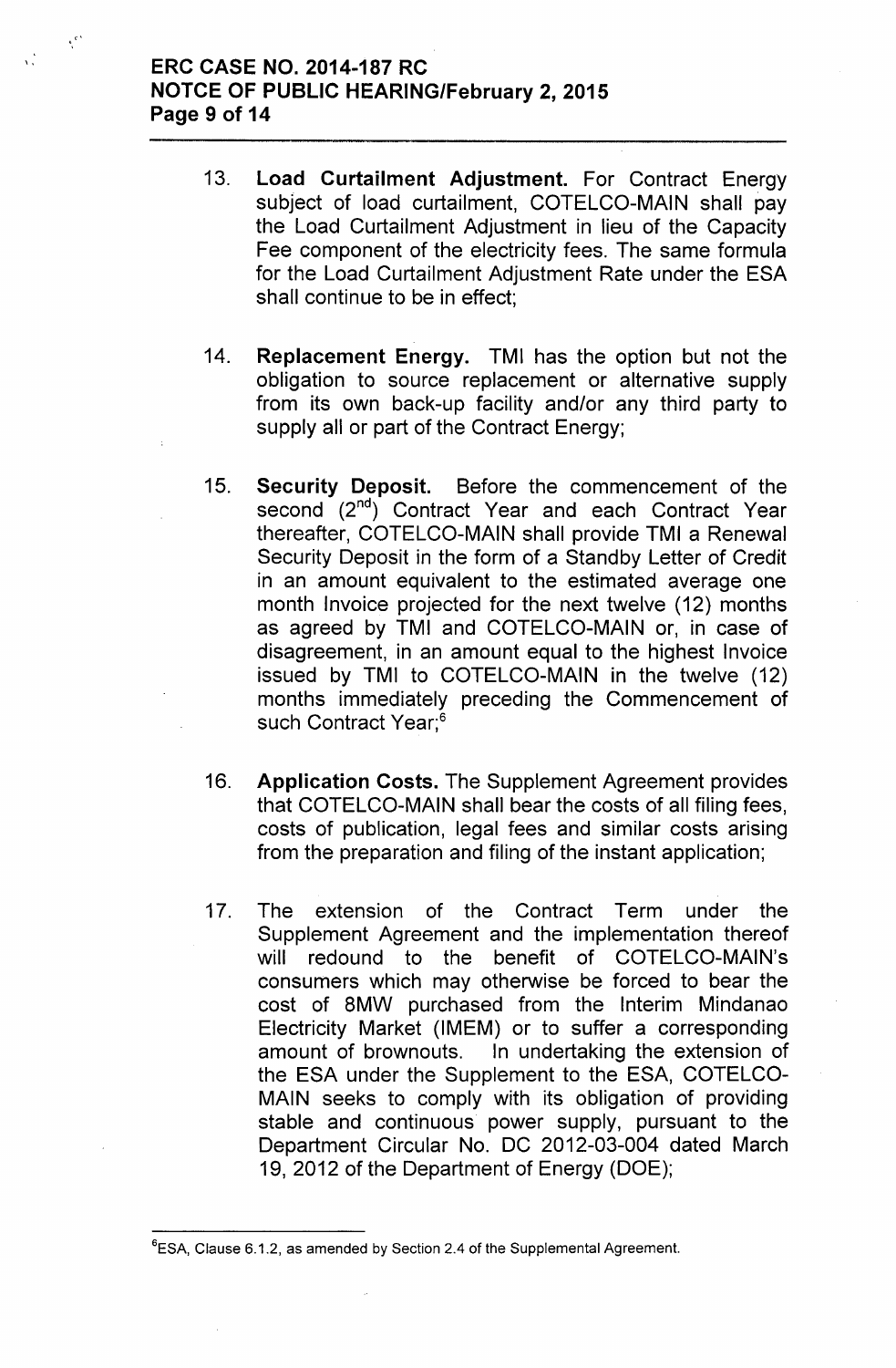,,

 $\chi^{\rm eff}$ 

#### **SUBMISSIONS**

- 18. In support of the instant application and in compliance with Rule 20 (B) of the ERC Rules of Practice and Procedure, it submits the following additional documents:
	- a. Board of Investments (BOI) Certificate of Registration of TMI (Annex "H" of the joint application);
	- b. Environmental Compliance Certificate (ECC) issued by the Department of Environment and Natural Resources (DENR) to TMI (Annex "I" of the joint application);
	- c. Certification dated March 18, 2014 issued by the National Grid Corporation of the Philippines (NGCP) (Annex "J" of the joint application);
	- d. Certificate of Compliance (COC) issued by the Energy Regulatory Commission (ERC) to TMI (Annex "K" of the joint application);
	- e. Relevant Technical and Economic Characteristics of TMl's Power Barges (Annex "l" of the joint application);
	- f. Sources of Funds/Financial Plans (Annex "M" of the joint application);
	- g. Purchased Power Rate (Annex "N" of the joint application);
	- h. Cash Flow (Annex "0" of the joint application);
	- i. Financial Model (Annex "P")
	- j. Fuel Procurement Process of TMI (Annex "Q" of the joint application);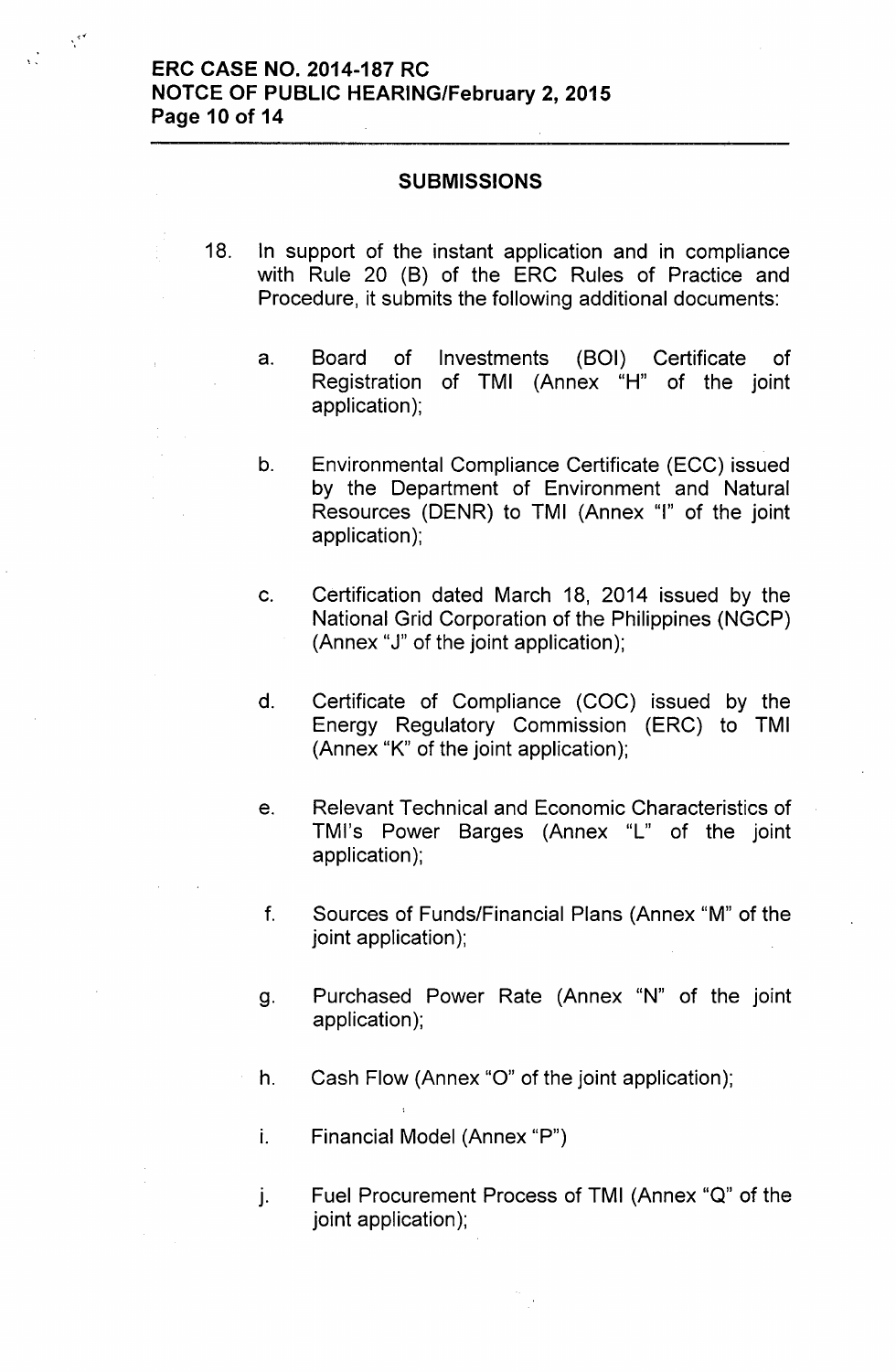# ERC CASE NO. 2014-187 RC NOTCE OF PUBLIC HEARING/February 2, 2015 . Page 11 of 14

, .

 $\hat{\mathcal{L}}_{\text{eff}}^{(2)}$ 

- k. Transmission Service Agreement (TSA) executed between COTELCO-MAIN and NGCP (Annex "R" of the joint application);
- I. Certification from PSALM of the insufficiency of its supply to meet COTELCO-MAIN's requirements (Annex "S" of the joint application); and

m. Procurement Process of COTELCO-MAIN (Annex "T" of the joint application);

19. In further compliance with the requirements of the Commission, they considered several scenarios and derived a Rate Impact Simulation based on the said scenarios, which is attached to the joint application as Annex "U" and may be summarized as follows:

| Year | <b>Scenario without</b><br>TMI* PhP/kWh | <b>Scenario</b><br>with TMI*<br>PhP/kWh | Increase/<br>(Decrease)<br>PhP/kWh |
|------|-----------------------------------------|-----------------------------------------|------------------------------------|
| 2015 | 4.8334                                  | 4.6325                                  | (0.2009)                           |
| 2016 | 6.0739                                  | 5.8752                                  | (0.1987)                           |
| 2017 | 5.6161                                  | 5.4300                                  | (0.1860)                           |

# MOTIONS FOR PROVISIONAL AUTHORITY AND CONFIDENTIAL TREATMENT OF INFORMATION

- 20. They move for the issuance of a provisional approval of the Supplement Agreement, pending trial on the merits thereof, upon the following reasons:
	- a. Mindanao Power Crisis. The power shortage in Mindanao has remained a critical problem for COTELCO-MAIN which continues to suffer rotating brownouts in the grid. A bilateral agreement, such as the Supplement Agreement, will significantly aid COTELCO-MAIN in minimizing or even eliminating the rotating brownouts in its franchise area which has had a debilitating impact upon the local economy;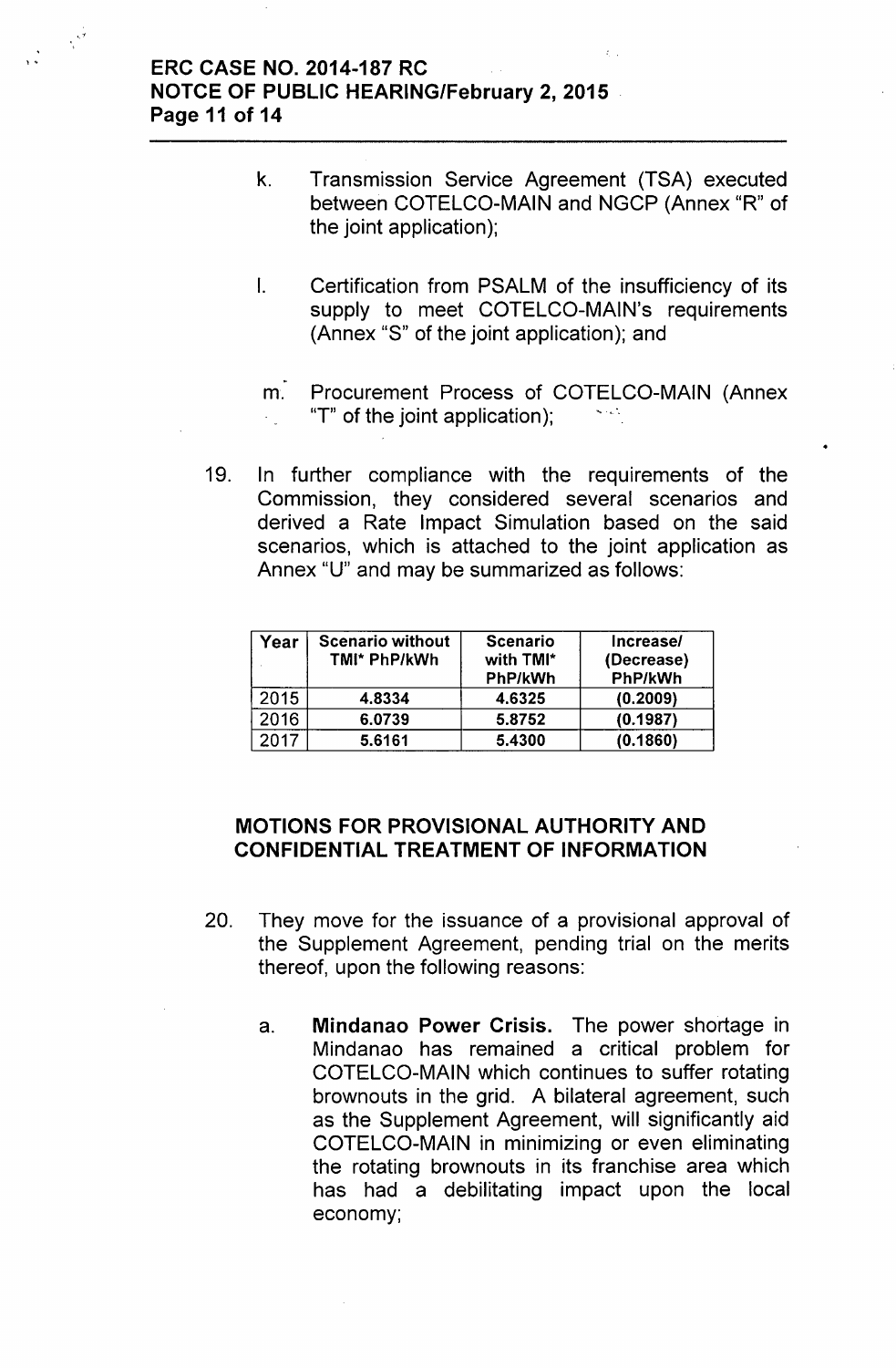#### **ERC CASE NO. 2014-187 RC** NOTCE OF PUBLIC HEARING/February 2, 2015 Page 12 of 14  $\tilde{\chi}$

- b. Insufficiency of NPC/PSALM Supply. The reduction of the NPC/PSALM CSEE capacity from COTELCO-MAIN's portfolio renders imperative a bilateral supply contract to answer for the equivalent capacity, lest COTELCO-MAIN be compelled to resort to the unpredictable and expectedly higher prices in the IMEM or worse, be curtailed for insufficient contracted capacity; and
- c. Continuing Demand Growth. As illustrated in its DDP, COTELCO-MAIN is expecting a growth in the total demand of its end-users so that, coupled with reduction of the NPC/PSALM capacity, there is a wide supply gap that urgently needs to be filled. Without the Supplement Agreement, COTELCO-MAIN will be incapable of satisfying the electricity requirements of its end-users who must be forced to suffer brownouts resulting from its curtailment;
- 21. Considering the foregoing, they request the Commission for the provisional approval of the ESA, as amended by the Supplement Agreement to enable COTELCO-MAIN to draw under the said agreement. This will avoid the power interruptions which have caused irreversible losses upon economic productivity within its franchise area. The Affidavit in support of the prayer for the issuance of Provisional Authority is attached to the joint application as Annex "V":
- 22. Under Section 13 of the ESA, each Party undertook to keep in strict confidence and not to disclose to any third party any and all Confidential Information of the other Party;
- 23. Under Rule 4 of the ERC Rules, the Commission may, upon request of a party and determination. of the existence of conditions which would warrant such remedy, treat certain information submitted to it as confidential. Pursuant to its undertaking, COTELCO-MAIN and TMI move that Annexes "D", "M", "N", "O", "P", and "Q" not be disclosed and be treated as confidential documents in accordance with Rule 4 of the ERC Rules and accordingly, not be disclosed to persons other than the officers and staff of the Commission, as necessary.

--------------------\_.'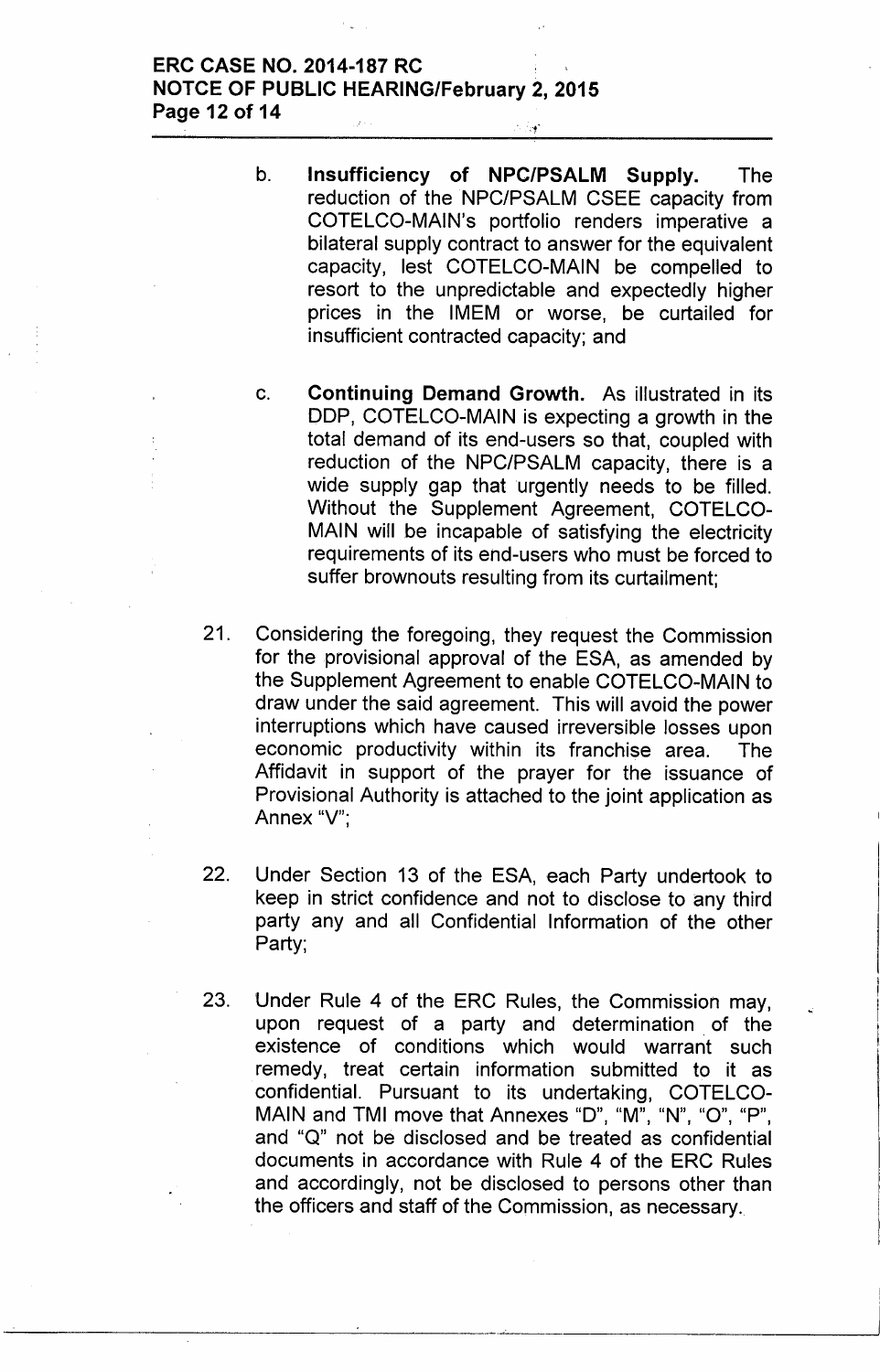These documents contain certain non-public information, data and calculations involving business operations and financial trade secrets reflecting TMl's investment and business calculations;

- 24. They submitted one (1) copy of Annexes "0", "M", "N", "0", "P" and "Q" in a sealed envelope, with the envelope and each page of the document stamped with the word "Confidential"; and
- 25. They pray that the Commission:
	- a. Issue an Order treating Annexes "D", "M", "N", "O", "P" and "Q" and the information contained therein as confidential, directing their non-disclosure to persons other than the officers and staff of the Commission, pursuant to Rule 4 of the ERC Rules, and prescribing the guidelines for the protection thereof;
	- b. Pending trial on the merits, provisionally approve the ESA, as amended by the Amendment to the ESA and the Supplement Agreement, effective May 9,2015; and
	- c. After trial on the merits, approve with finality the ESA, as amended by the Supplement Agreement, including the rates, Security Deposit and Application Costs which shall be for the account of COTELCO-MAIN.

The Commission has set the said application for jurisdictional hearing, pre-trial conference, expository presentation and evidentiary hearing on March 4, 2015 (Wednesday) at one-thirty in the afternoon (1:30 P.M.) at the ERC Mindanao Field Office, Mintrade Building, Monteverde Avenue corner Sales St., Davao City (in view of the current peace and order situation in Mindanao).

All persons who have an interest in the subject matter of the proceeding may become a party by filing, at least five (5) days prior to the initial hearing and subject to the requirements in the ERC's Rules of Practice and Procedure, a verified petition with the Commission giving the docket number and title of the proceeding and stating: (1)